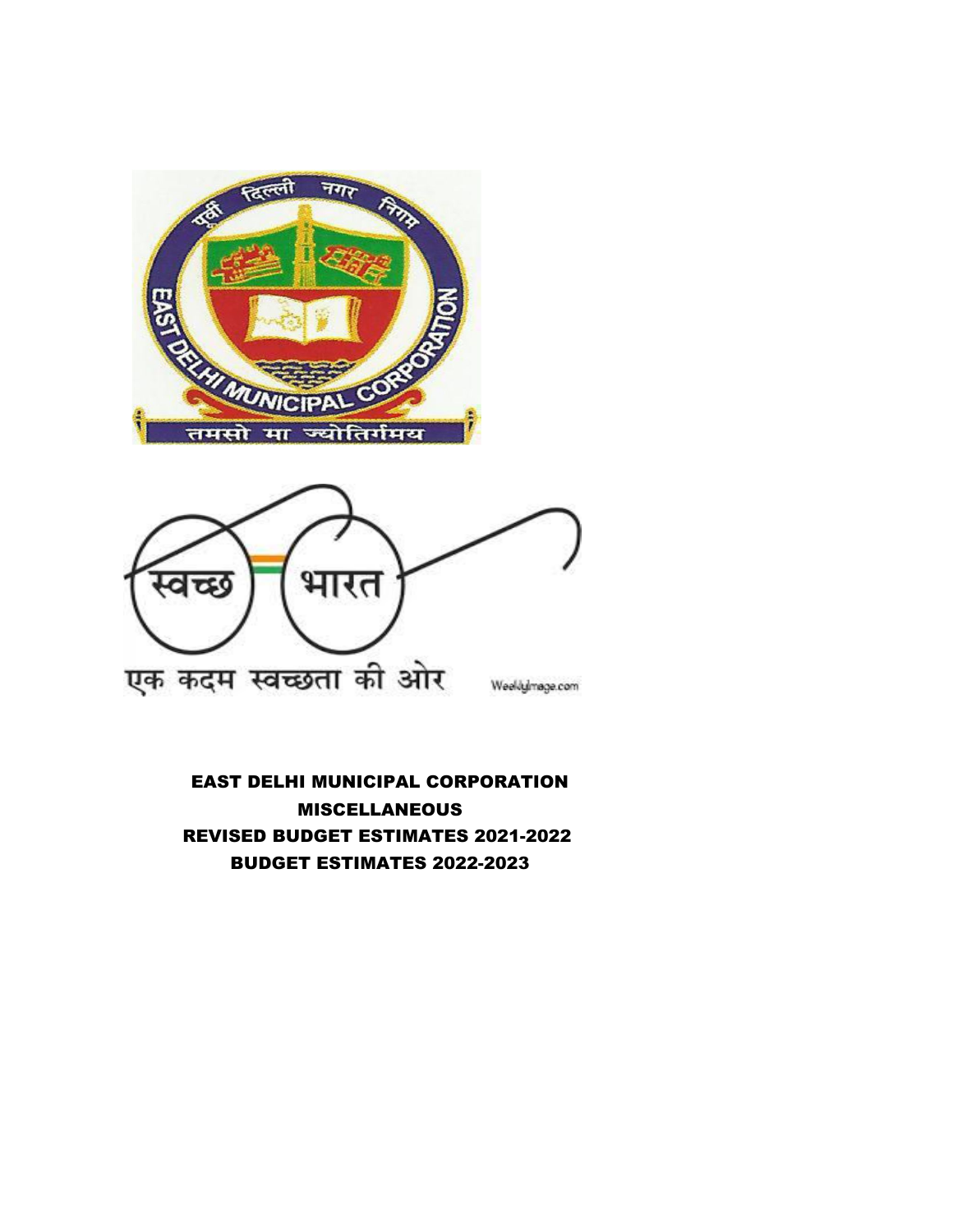| Annexure-IV (A)                                |              |                 |              |                                      |                                             |                     |                  |                                             |                                                        |           |                        |                       | Annexure-IV (A)                          |               |                        |
|------------------------------------------------|--------------|-----------------|--------------|--------------------------------------|---------------------------------------------|---------------------|------------------|---------------------------------------------|--------------------------------------------------------|-----------|------------------------|-----------------------|------------------------------------------|---------------|------------------------|
| <b>PORT PRETHOLD OF</b><br><b>COASS Direct</b> |              |                 |              |                                      | Debt position of EDMC plan Loans from GNCTD |                     |                  |                                             |                                                        |           |                        |                       |                                          |               |                        |
| (Rs. In Lacs)                                  |              |                 |              |                                      |                                             |                     |                  |                                             |                                                        |           |                        |                       | Figures in Rs.                           |               |                        |
| S.N.                                           | Years        | Type of<br>Loan | Source       | <b>Amount of</b><br>Loan<br>received | Repayable<br>in No. of<br>vears             | Rate of<br>Interest |                  | Outstanding at the beginning of<br>the year | <b>Repayment of Principal/</b><br>Interest payment due |           | <b>Balance</b>         |                       | <b>Interest</b><br>accrued<br>during the |               | <b>Closing balance</b> |
|                                                |              |                 |              |                                      |                                             |                     | Principal        | <b>Interest</b>                             | Principal                                              | Interest  | Principal (3-<br>$6+8$ | Interest<br>$(4-7)$   | year on<br>balalnace                     | Principal (9) | Interest $(10+11)$     |
|                                                | $\mathbf{2}$ | 3               |              | 5                                    | 6                                           | $\overline{ }$      | 8                |                                             | 10                                                     | 11        | 9                      | 10                    | 11                                       | 12            | 13                     |
|                                                | 2012-13      | plan            | <b>GNCTD</b> | 450000000                            | 15                                          |                     | 10.00 3942596000 | 2410606000                                  | 812648000                                              | 484021000 | 3579948000             | 1926585000            | 357994800                                | 3579948000    | 2284579800             |
| 2                                              | 2013-14      | plan            | <b>GNCTD</b> | 967500000                            | 15                                          |                     | 10.00 3579948000 | 2284579800                                  | 510704000                                              | 781194000 | 4036744000             | 1503385800            | 403674400                                | 4036744000    | 1907060200             |
| 3                                              | 2014-15      | plan            | <b>GNCTD</b> | 655000000                            | 15                                          |                     | 10.00 4036744000 | 1907060200                                  |                                                        | 500548000 | 4691744000             | 1406512200            | 469174400                                | 4691744000    | 1875686600             |
|                                                | 2015-16      | plan            | <b>GNCTD</b> | 425000000                            | 15                                          |                     | 10.00 4691744000 | 1875686600                                  |                                                        |           | 5116744000             | 1875686600            | 511674400                                | 5116744000    | 2387361000             |
|                                                | 2016-17      | plan            | <b>GNCTD</b> | 272250000                            | 15                                          |                     | 10.00 5116744000 | 2387361000                                  |                                                        |           |                        | 5388994000 2387361000 | 538899400                                | 5388994000    | 2926260400             |
| 6                                              | 2017-18      | plan            | <b>GNCTD</b> |                                      |                                             |                     | 0.00 5388994000  | 2926260400                                  |                                                        |           |                        | 5388994000 2926260400 | 538899400                                | 5388994000    | 3465159800             |
|                                                | 2018-19      | plan            | <b>GNCTD</b> |                                      |                                             | 0.00 <sup>1</sup>   | 5388994000       | 3465159800                                  |                                                        |           | 5388994000             | 3465159800            | 538899400                                | 5388994000    | 4004059200             |
| 8                                              | 2019-20      | plan            | <b>GNCTD</b> |                                      |                                             |                     | 0.00 5388994000  | 4004059200                                  |                                                        |           |                        | 5388994000 4004059200 | 538899400                                | 5388994000    | 4542958600             |
| Q                                              | 2020-21      | plan            | <b>GNCTD</b> |                                      |                                             |                     | 0 5388994000     | 4542958600                                  |                                                        |           | 5388994000             | 4542958600            | 538899400                                | 5388994000    | 5081858000             |
| 10                                             | 2021-22      | plan            | <b>GNCTD</b> |                                      |                                             |                     | 0.00 5388994000  | 5081858000                                  |                                                        |           |                        | 5388994000 5081858000 | 538899400                                | 5388994000    | 5620757400             |

0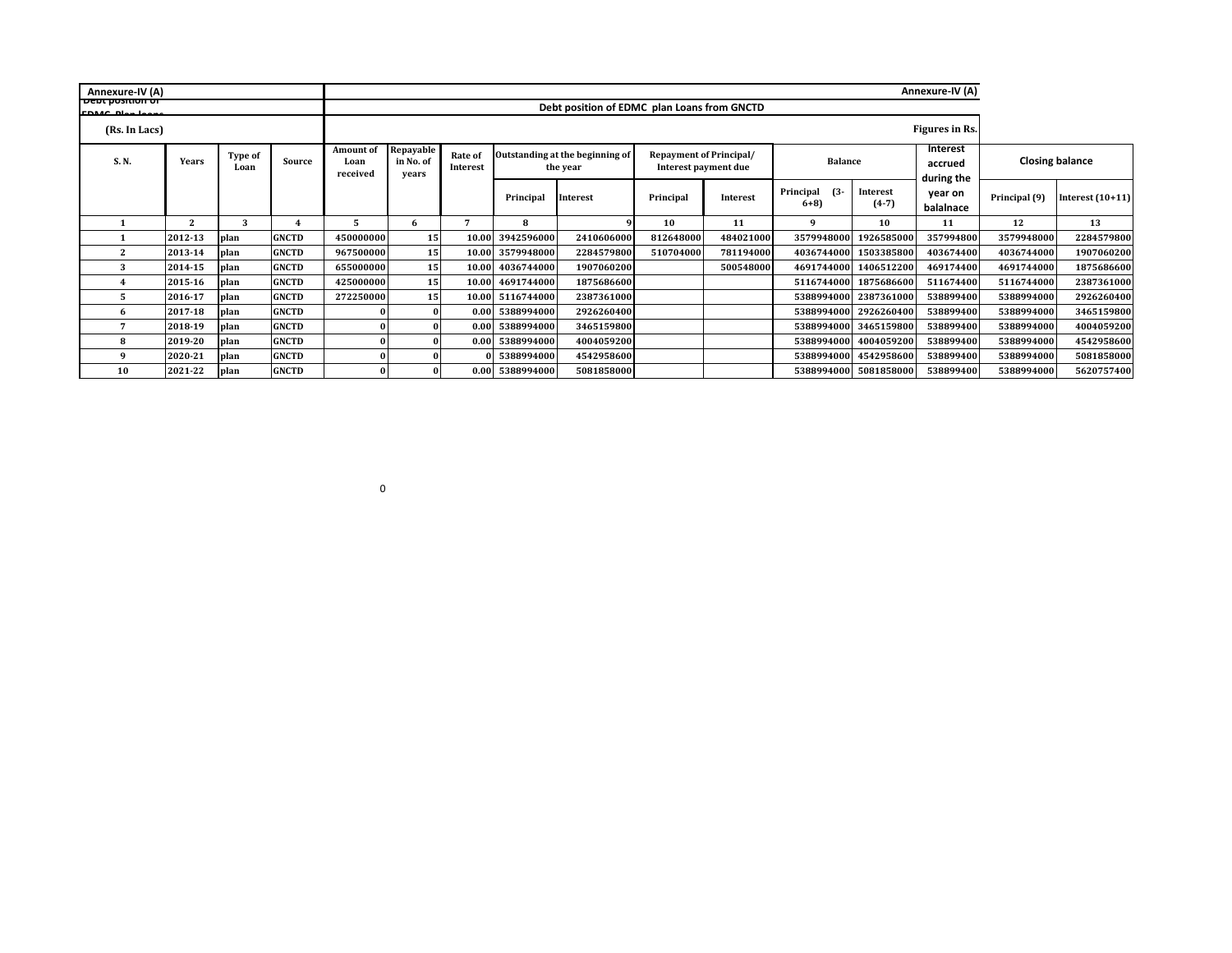|       |                  |                          |              |                          |                        |                     |                  | Debt position of EDMC Ways & Means Loan     |           |                                                        |                              |                       |                                   |               |                        |
|-------|------------------|--------------------------|--------------|--------------------------|------------------------|---------------------|------------------|---------------------------------------------|-----------|--------------------------------------------------------|------------------------------|-----------------------|-----------------------------------|---------------|------------------------|
|       | (Figures in Rs.) |                          |              |                          |                        |                     |                  |                                             |           |                                                        |                              |                       |                                   |               |                        |
| S. N. | Years            | Type of<br>Loan          | Source       | <b>Amount of</b><br>Loan | Repayable<br>in No. of | Rate of<br>Interest |                  | Outstanding at the beginning<br>of the year |           | <b>Repayment of Principal/</b><br>Interest payment due | <b>Balance</b>               |                       | Interest<br>accrued<br>during the |               | <b>Closing balance</b> |
|       |                  |                          |              | received                 | vears                  |                     | Principal        | Interest                                    | Principal | Interest                                               | $(3 -$<br>Principal<br>$6+8$ | Interest<br>$(4-7)$   | year on<br>balalnace              | Principal (9) | Interest $(10+11)$     |
|       | $\mathbf{2}$     | 3                        |              | 5.                       | 6                      |                     | 8                |                                             | 10        | 11                                                     | q                            | 10                    | 11                                | 12            | 13                     |
|       | 2012-13          | W&Means                  | <b>GNCTD</b> | 2890000000               |                        | 10.00               |                  |                                             |           |                                                        | 2890000000                   |                       | 289000000                         | 2890000000    | 289000000              |
| 2     | 2013-14          | W&Means                  | <b>GNCTD</b> |                          |                        | 0.00                | 2890000000       | 289000000                                   |           |                                                        | 2890000000                   | 289000000             | 289000000                         | 2890000000    | 578000000              |
| 3     | 2014-15          | W&Means                  | <b>GNCTD</b> |                          |                        |                     | 0.00 2890000000  | 578000000                                   |           |                                                        | 2890000000                   | 578000000             | 289000000                         | 2890000000    | 867000000              |
| 4     | 2015-16          | W&Means                  | <b>GNCTD</b> | 2370000000               |                        |                     | 10.00 2890000000 | 867000000                                   |           |                                                        | 5260000000                   | 867000000             | 526000000                         | 5260000000    | 1393000000             |
| 5.    | 2016-17          | W&Means                  | <b>GNCTD</b> | 3310000000               |                        |                     | 10.00 5260000000 | 1393000000                                  |           |                                                        | 8570000000                   | 1393000000            | 857000000                         | 8570000000    | 2250000000             |
| 6     | 2017-18          | W&Means                  | <b>GNCTD</b> |                          |                        |                     | 10.00 8570000000 | 2250000000                                  |           |                                                        | 8570000000                   | 2250000000            | 857000000                         | 8570000000    | 3107000000             |
|       | 2018-19          | W&Means                  | <b>GNCTD</b> |                          |                        |                     | 0.00 8570000000  | 3107000000                                  |           |                                                        | 8570000000                   | 3107000000            | 857000000                         | 8570000000    | 3964000000             |
| 8     | 2019-20          | W&Means                  | <b>GNCTD</b> |                          |                        | 0.00                | 8570000000       | 3964000000                                  |           |                                                        | 8570000000                   | 3964000000            | 857000000                         | 8570000000    | 4821000000             |
| 9     | 2020-21          | W&Means                  | <b>GNCTD</b> |                          |                        | $0.00\,$            | 8570000000       | 4821000000                                  |           |                                                        | 8570000000                   | 4821000000            | 857000000                         | 8570000000    | 5678000000             |
| 10    | 2021-22          | <b>W&amp;Means</b> GNCTD |              |                          |                        |                     | 0.00 8570000000  | 5678000000                                  |           |                                                        |                              | 8570000000 5678000000 | 857000000                         | 8570000000    | 6535000000             |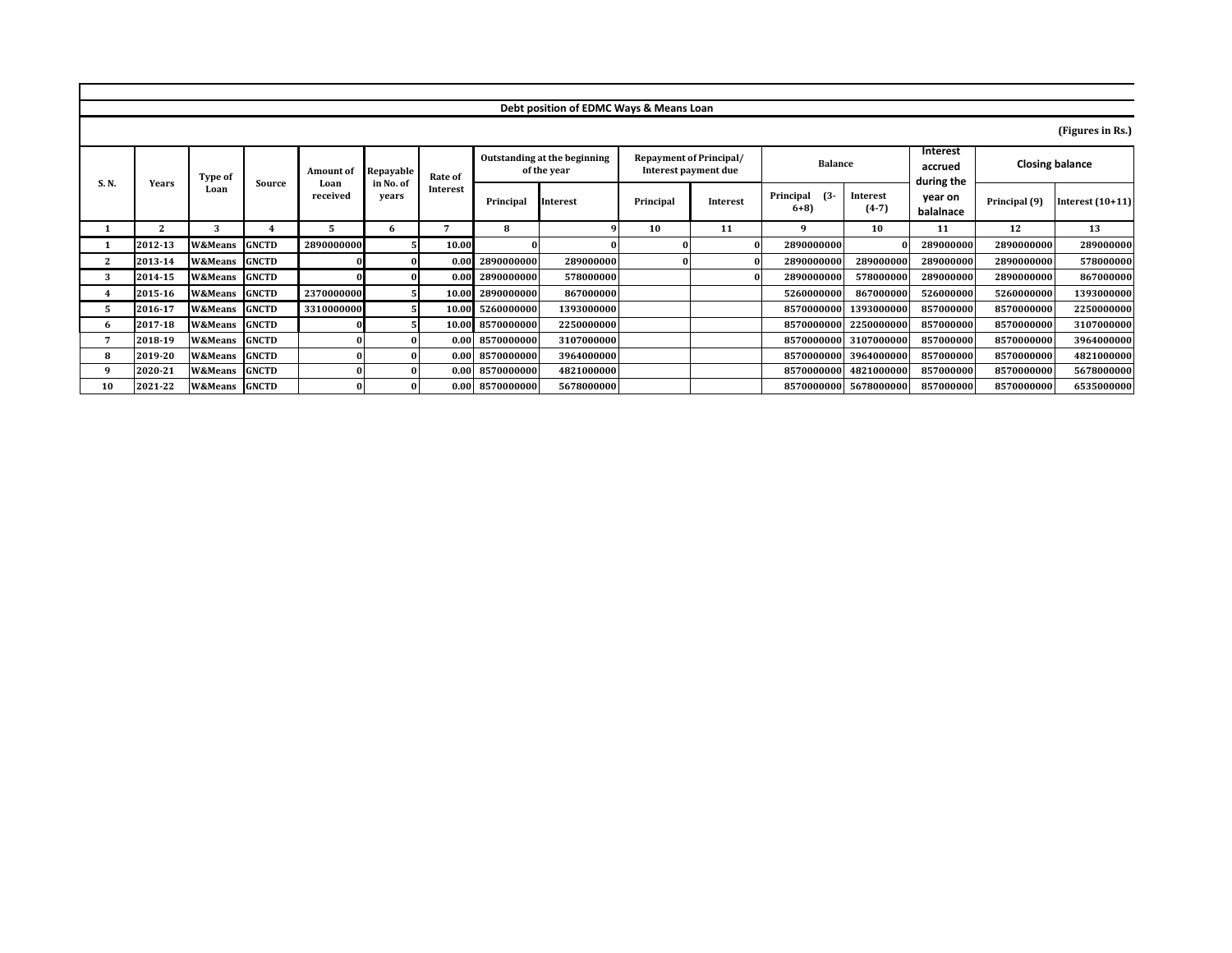|              |                |            |        |    |                          |                        |          | Debt position of EDMC - Urban Development Loan from Govt. of India |                                             |                                              |              |                                          |           |
|--------------|----------------|------------|--------|----|--------------------------|------------------------|----------|--------------------------------------------------------------------|---------------------------------------------|----------------------------------------------|--------------|------------------------------------------|-----------|
|              | Figures in Rs. |            |        |    |                          |                        |          |                                                                    |                                             |                                              |              |                                          |           |
| S.N.         | <b>Years</b>   | Type of    | Source |    | <b>Amount of</b><br>Loan | Repayable<br>in No. of | Rate of  |                                                                    | Outstanding at the beginning of the<br>year | Repayment of Principal/Interest payment made |              | Outstaning Amount at the end of the year |           |
|              |                | Loan       |        |    |                          | received               | vears    | Interest                                                           | Principal                                   | <b>Interest</b>                              | Principal    | Interest                                 | Principal |
|              | $\mathbf{2}$   | 3          | 4      | 5. | 6                        | 7                      | 8        | 9                                                                  | 12                                          | 13                                           | 14           | 15                                       |           |
| 1            | 2012-13        | <b>UD</b>  | GOI    |    | 20                       | 10.50                  | 60000000 | 107304384                                                          | 20000000                                    |                                              | 40000000     | 117340000                                |           |
| $\mathbf{2}$ | 2013-14        | <b>IUD</b> | GOI    |    |                          | 0.00                   | 40000000 | 117340000                                                          | 20000000                                    |                                              | 20000000     | 139340000                                |           |
| 3            | 2014-15        | <b>UD</b>  | GOI    |    |                          | 0.00                   | 20000000 | 139340000                                                          | 20000000                                    |                                              |              | 150340000                                |           |
| 4            | 2015-16        | <b>UD</b>  | GOI    |    |                          | 0.00                   |          | 150340000                                                          |                                             | 20000000                                     |              | 130340000                                |           |
| 5            | 2016-17        | <b>UD</b>  | GOI    |    |                          | 0.00                   |          | 130340000                                                          |                                             | 20000000                                     | 01           | 110340000                                |           |
| 6            | 2017-18        | UD         | GOI    |    |                          | 0.00                   |          | 110340000                                                          |                                             |                                              |              | 110340000                                |           |
| 7            | 2018-19        | <b>UD</b>  | GOI    |    |                          | 0.00                   |          | 110340000                                                          | $\bf{0}$                                    |                                              | $\bf{0}$     | 110340000                                |           |
| 8            | 2019-20        | <b>UD</b>  | GOI    |    |                          | 0.00                   |          | 110340000                                                          | $\bf{0}$                                    |                                              | $\mathbf{0}$ | 110340000                                |           |
| 9            | 2020-21        | <b>UD</b>  | GOI    |    |                          | 0.00                   |          | 110340000                                                          | $\bf{0}$                                    |                                              | $\mathbf{0}$ | 110340000                                |           |
| 10           | 2021-22        | <b>UD</b>  | GOI    |    |                          | 0.00                   |          | 110340000                                                          | $\mathbf{0}$                                |                                              | $\Omega$     | 110340000                                |           |

**Total loan Received Rs.20 Cr. with 20 yr repayment i.e. 10 yr principal and 10 yr interest**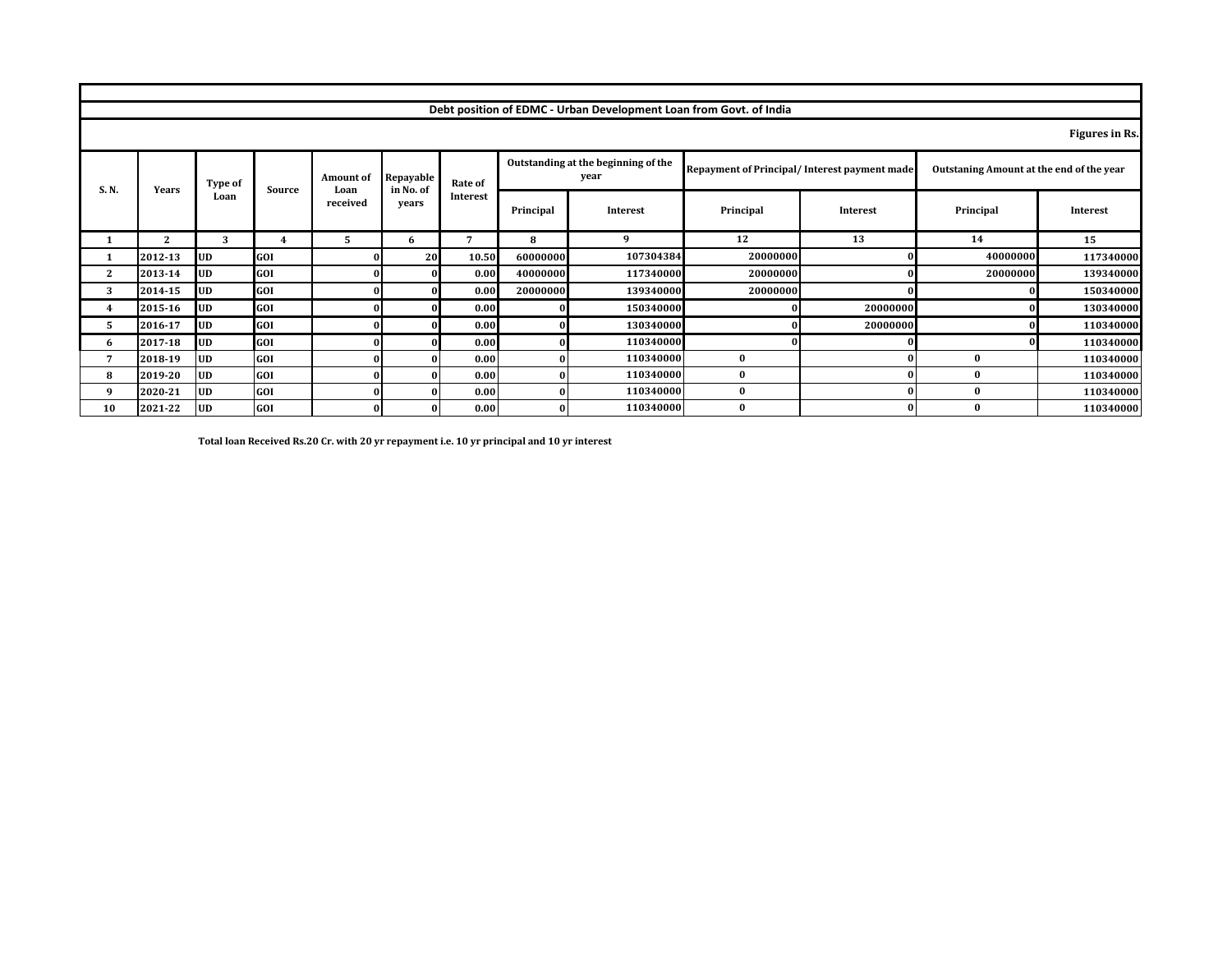| Figures in Rs.         |               |                                   |                            |                              |          |                                                         |                                             |           |                     |                    |                          |              |                            |                  |              |
|------------------------|---------------|-----------------------------------|----------------------------|------------------------------|----------|---------------------------------------------------------|---------------------------------------------|-----------|---------------------|--------------------|--------------------------|--------------|----------------------------|------------------|--------------|
| <b>Closing balance</b> |               | Interest<br>accrued<br>during the |                            | <b>Balance</b>               |          | <b>Repayment of Principal/</b><br>Interest payment made | Outstanding at the beginning of<br>the year |           | Rate of<br>Interest | Repayable          | <b>Amount of</b><br>Loan | Source       | <b>Type of Loan</b>        |                  | <b>S.N.</b>  |
| Interest $(10+11)$     | Principal (9) | year on<br>balalnace              | <b>Interest</b><br>$(4-7)$ | Principal<br>$(3 -$<br>$6+8$ | Interest | Principal                                               | <b>Interest</b>                             | Principal |                     | in No. of<br>vears | received                 |              |                            | <b>Years</b>     |              |
| 13                     | 12            | 11                                | 10                         | q                            | 11       | 10                                                      |                                             | 8         | 7                   |                    |                          |              | 2                          | $\mathbf{a}$     |              |
|                        |               |                                   |                            |                              |          |                                                         |                                             |           | 8.00                |                    | $\Omega$                 | <b>NCRPB</b> | For slughter house         | 2012-13          |              |
|                        |               |                                   |                            |                              |          |                                                         |                                             |           | 0.00                |                    |                          | <b>NCRPB</b> | 2013-14 For slughter house |                  | $\mathbf{2}$ |
| 20000000               | 200000000     | 20000000                          |                            | 200000000                    |          |                                                         |                                             |           | 0.00                |                    | 200000000                | <b>NCRPB</b> |                            | 2014-15          | 3            |
| 18500000               | 200000000     | 18500000                          |                            | 200000000                    | 18500000 |                                                         | 18500000                                    | 200000000 | 9.25                | 10                 |                          | <b>NCRPB</b> |                            | 2015-16 For Bldg |              |
| 16000020               | 177778000     | 16000020                          |                            | 177778000                    | 18500000 | 22222000                                                | 18500000                                    | 200000000 | 0.00                |                    |                          | <b>NCRPB</b> |                            | 2016-17 For Bldg |              |
| 14000040               | 155556000     | 14000040                          |                            | 155556000                    | 16000020 | 22222000                                                | 16000020                                    | 177778000 | 0.00                |                    |                          | <b>NCRPB</b> | <b>For Bldg</b>            | 2017-18          | 6            |
| 12000060               | 133334000     | 12000060                          |                            | 133334000                    | 14000040 | 22222000                                                | 14000040                                    | 155556000 | 0.00                |                    |                          | <b>NCRPB</b> | For Bldg                   | 2018-19          |              |
| 10000080               | 111112000     | 10000080                          |                            | 111112000                    | 12000060 | 22222000                                                | 12000060                                    | 133334000 | 0.00                |                    |                          | <b>NCRPB</b> | For Bldg                   | 2019-20          | 8            |
| 8000100                | 88890000      | 8000100                           |                            | 88890000                     | 10000080 | 22222000                                                | 10000080                                    | 111112000 | 0.00                |                    |                          | <b>NCRPB</b> | For Bldg                   | 2020-21          | $\alpha$     |
| 6000120                | 66668000      | 6000120                           |                            | 66668000                     | 8000100  | 22222000                                                | 8000100                                     | 88890000  | 0.00                | Ω                  |                          | <b>NCRPB</b> |                            | 2021-22 For Bldg | 10           |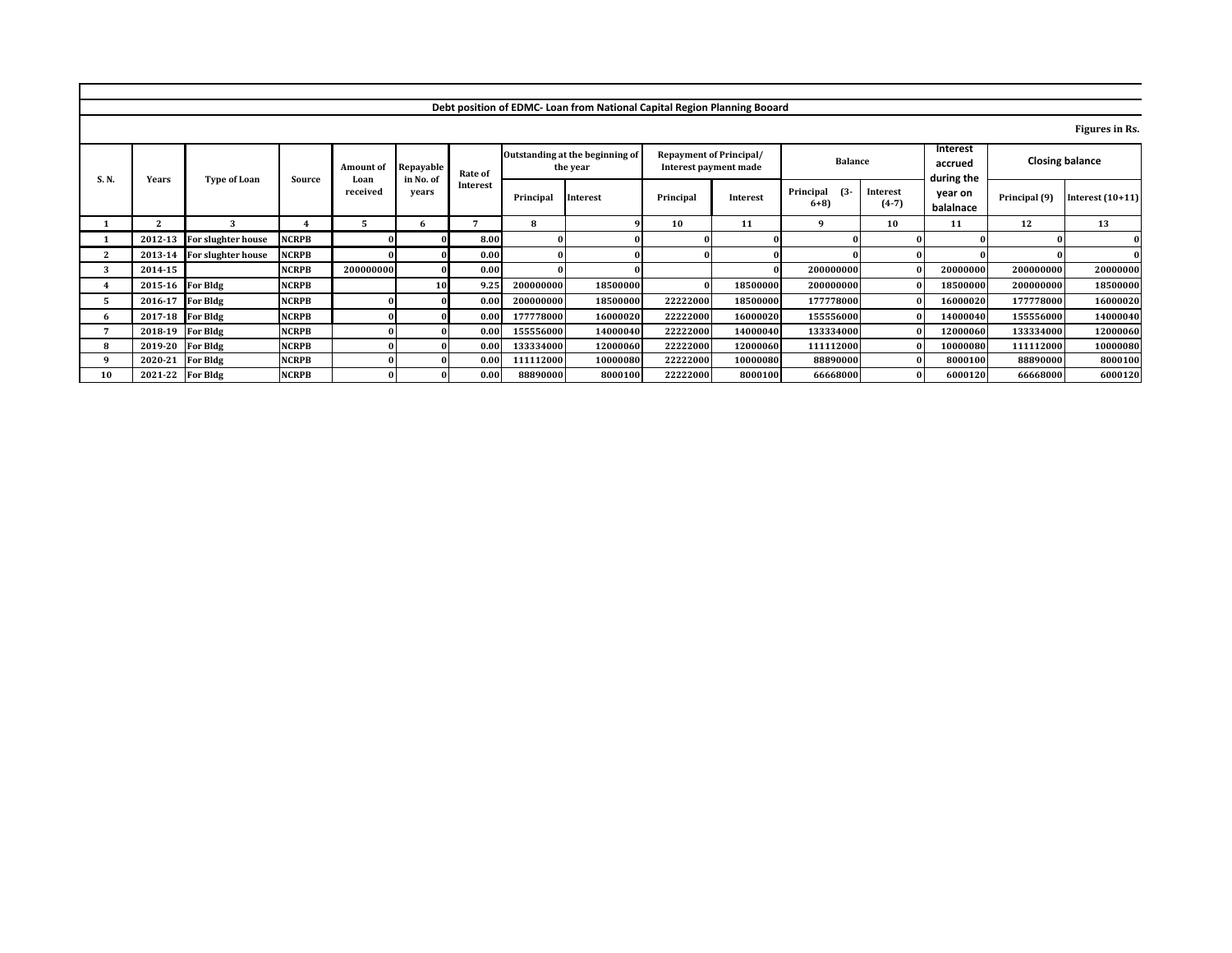|              |                          |                      | <b>Debt position of EDMC loans</b>                          |                 |                |
|--------------|--------------------------|----------------------|-------------------------------------------------------------|-----------------|----------------|
|              |                          |                      |                                                             |                 | Figures in Rs. |
| S. N.        | <b>Type of Loan</b>      | <b>Source</b>        | <b>Outstaning Amount at the end</b><br>of the year(2020-21) |                 |                |
|              |                          |                      | Principal                                                   | <b>Interest</b> | Total          |
| 1            | 3                        | $\boldsymbol{4}$     | 5                                                           | 6               | 7              |
| 1            | plan                     | <b>GNCTD</b>         | 5388994000                                                  | 5620757400      | 11009751400    |
| $\mathbf{2}$ | <b>Ways &amp; Means</b>  | <b>GNCTD</b>         | 8570000000                                                  | 6535000000      | 15105000000    |
| 3            | <b>Urban Development</b> | <b>Govt of India</b> | $\bf{0}$                                                    | 110340000       | 110340000      |
| 4            | <b>Infrastructure</b>    | <b>NCRPB</b>         | 66668000                                                    | 6000120         | 72668120       |
| 5            | <b>Total</b>             |                      | 14025662000                                                 | 12272097520     | 26297759520    |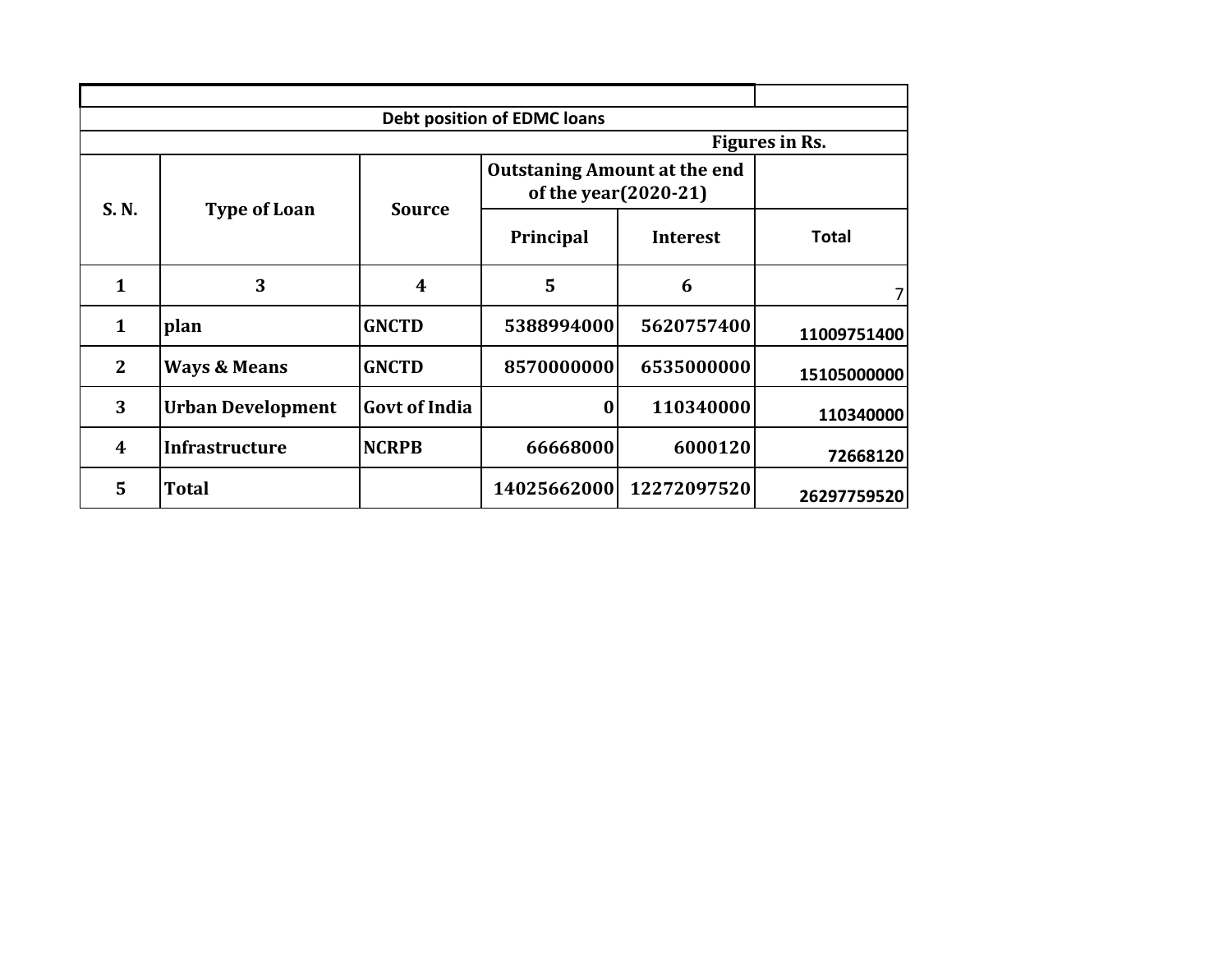### **RR Charges statement for the period 1.4.2020 to 31.3.2021**

| S.No.          | <b>Date</b> | <b>Amount</b> |
|----------------|-------------|---------------|
| 1              | 07/04/2020  | 702055        |
| $\overline{2}$ | 13/04/2020  | 347458        |
| 3              | 21/05/2020  | 400000        |
| 4              | 22/05/2020  | 200000        |
| 5              | 27/05/2020  | 420067        |
| 6              | 01/06/2020  | 286146        |
| 7              | 03/06/2020  | 2493664       |
| 8              | 11/06/2020  | 243602        |
| 9              | 16/06/2020  | 669382        |
| 10             | 17/06/2020  | 2191908       |
| 11             | 19/06/2020  | 200000        |
| 12             | 13/08/2020  | 165169        |
| 13             | 17/08/2020  | 347170        |
| 14             | 26/08/2020  | 206415        |
| 15             | 19/09/2020  | 165169        |
| 16             | 24/09/2020  | 400000        |
| 17             | 29/09/2020  | 200000        |
| 18             | 30/09/2020  | 162073        |
| 19             | 01/10/2020  | 200000        |
| 20             | 03/10/2020  | 182195        |
| 21             | 06/10/2020  | 180183        |
| 22             | 08/10/2020  | 538987        |
| 23             | 13/10/2020  | 402317        |
| 24             | 13/10/2020  | 1042382       |
| 25             | 14/10/2020  | 2060342       |
| 26             | 15/10/2020  | 1432657       |
| 27             | 17/10/2020  | 157640        |
| 28             | 19/10/2020  | 157585        |
| 29             | 21/10/2020  | 2277989       |
| 30             | 22/10/2020  | 953751        |
| 31             | 23/10/2020  | 2065477       |
| 32             | 11/2/2020   | 160284        |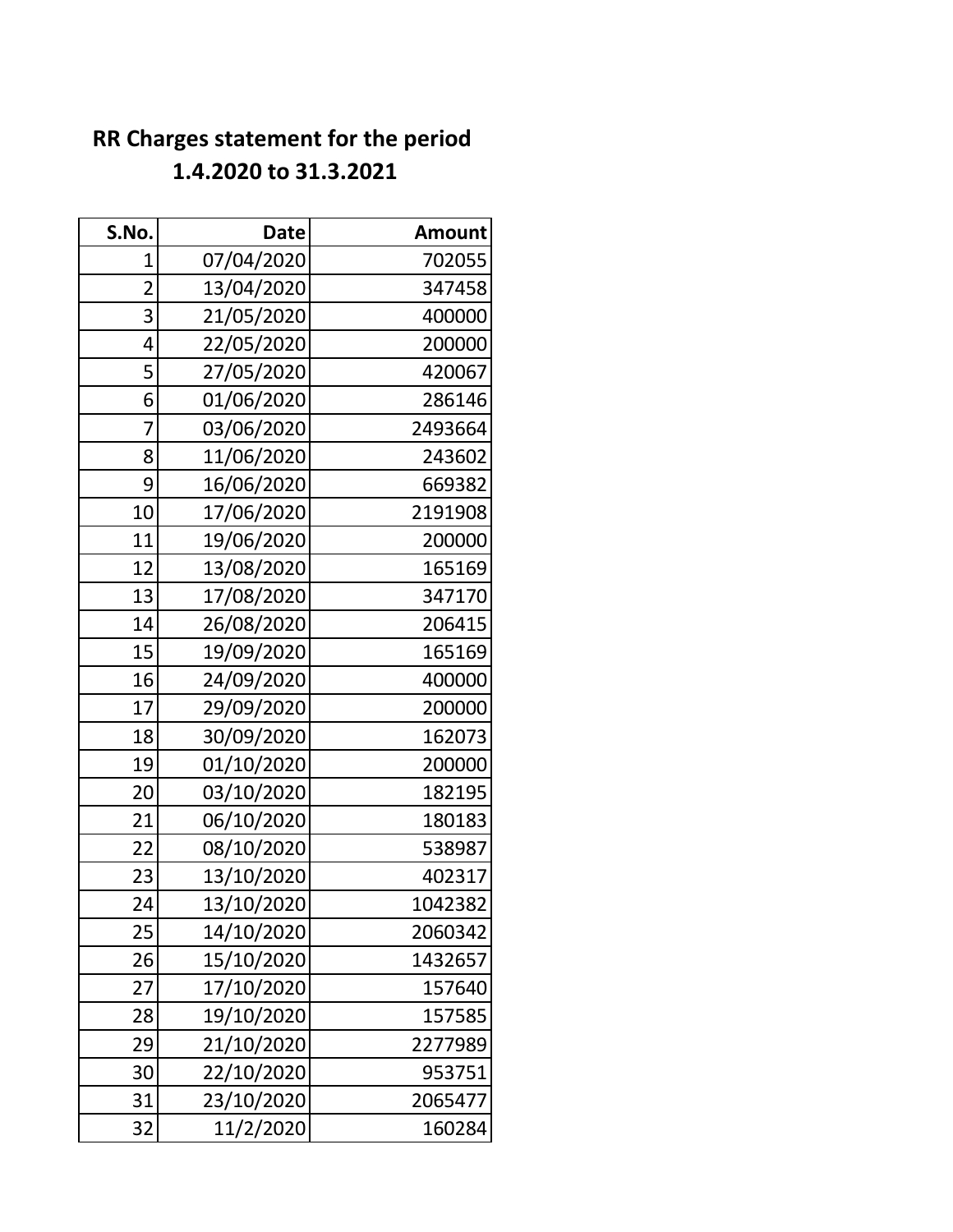| 33 | 11/3/2020  | 192311  |
|----|------------|---------|
| 34 | 11/7/2020  | 548753  |
| 35 | 11/9/2020  | 200707  |
| 36 | 11/12/2020 | 218262  |
| 37 | 11/17/2020 | 653395  |
| 38 | 11/25/2020 | 5897725 |
| 39 | 12/2/2020  | 214390  |
| 40 | 12/11/2020 | 265173  |
| 41 | 12/14/2020 | 859067  |
| 42 | 12/18/2020 | 139844  |
| 43 | 12/22/2020 | 180851  |
| 44 | 12/23/2020 | 1579144 |
| 45 | 12/30/2020 | 2236306 |
| 46 | 12/31/2020 | 6384463 |
| 47 | 1/1/2021   | 2040512 |
| 48 | 1/2/2021   | 667903  |
| 49 | 1/6/2021   | 28499   |
| 50 | 1/12/2021  | 23349   |
| 51 | 1/19/2021  | 663566  |
| 52 | 1/21/2021  | 436524  |
| 53 | 1/22/2021  | 1586964 |
| 54 | 1/25/2021  | 161377  |
| 55 | 1/29/2021  | 172754  |
| 56 | 2/1/2021   | 396704  |
| 57 | 2/2/2021   | 1944936 |
| 58 | 2/16/2021  | 2579214 |
| 59 | 2/18/2021  | 519019  |
| 60 | 2/25/2021  | 2025022 |
| 61 | 01/03/2021 | 896959  |
| 62 | 06/03/2021 | 1008280 |
| 63 | 12/03/2021 | 3379418 |
| 64 | 15/03/2021 | 2477922 |
| 65 | 17/03/2021 | 869501  |
| 66 | 19/03/2021 | 112830  |
| 67 | 20/03/2021 | 263270  |
| 68 | 23/03/2021 | 206885  |
| 69 | 24/03/2021 | 827674  |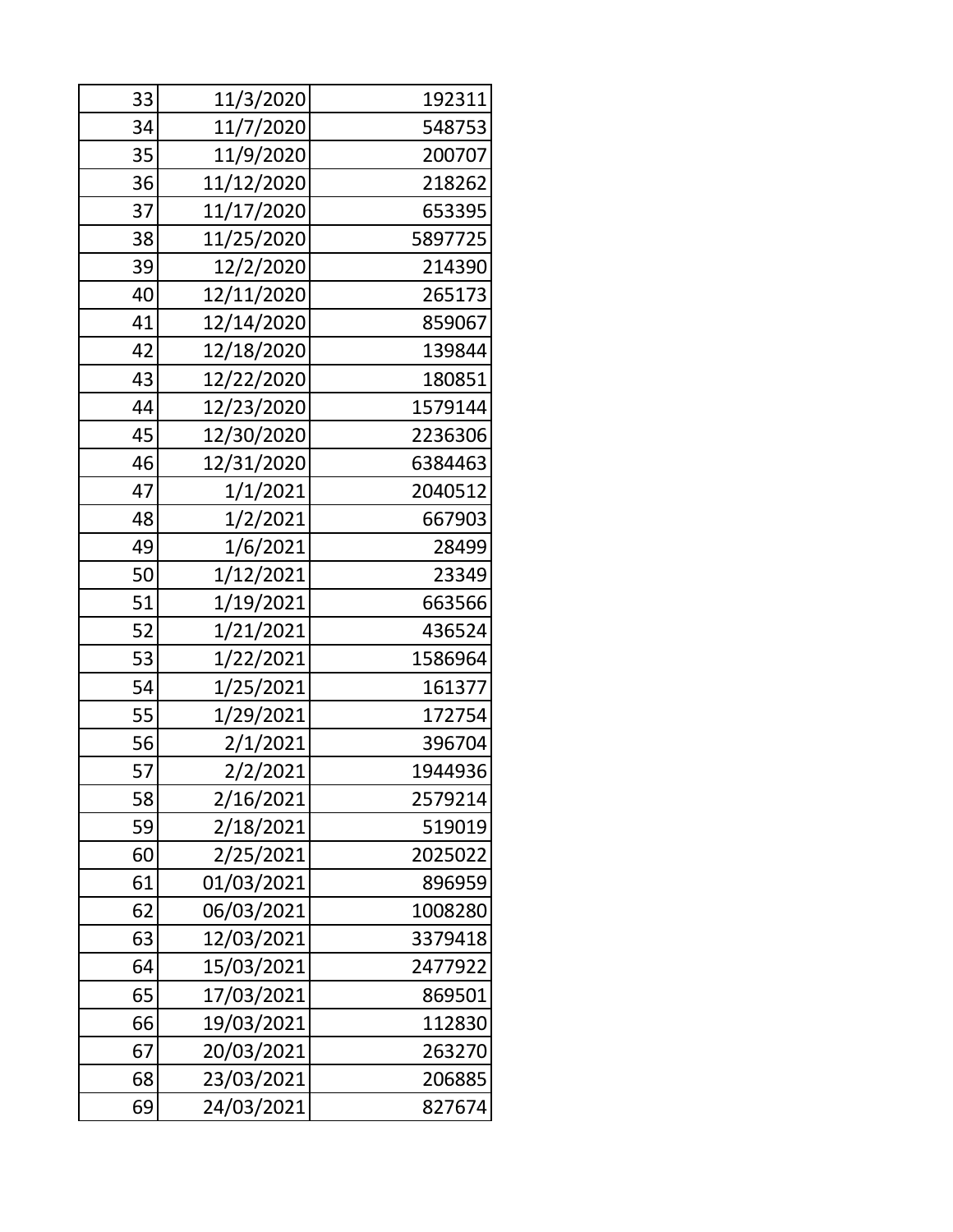| 70 | 26/03/2021   | 184279   |
|----|--------------|----------|
| 71 | 30/03/2021   | 2443984  |
| 72 | 31/03/2021   | 2399822  |
|    | <b>Total</b> | 69499625 |

#### **Deficiency Charges statement for the period 01.04.2020 to 31.3.2021**

|   | S.No. Dated  | <b>Amount</b> |
|---|--------------|---------------|
| ◀ | 04/05/2020   | 8400584       |
|   | 26/11/2020   | 4496304       |
| ੨ | 08/12/2020   | 3951295       |
|   | <b>Total</b> | 16848183      |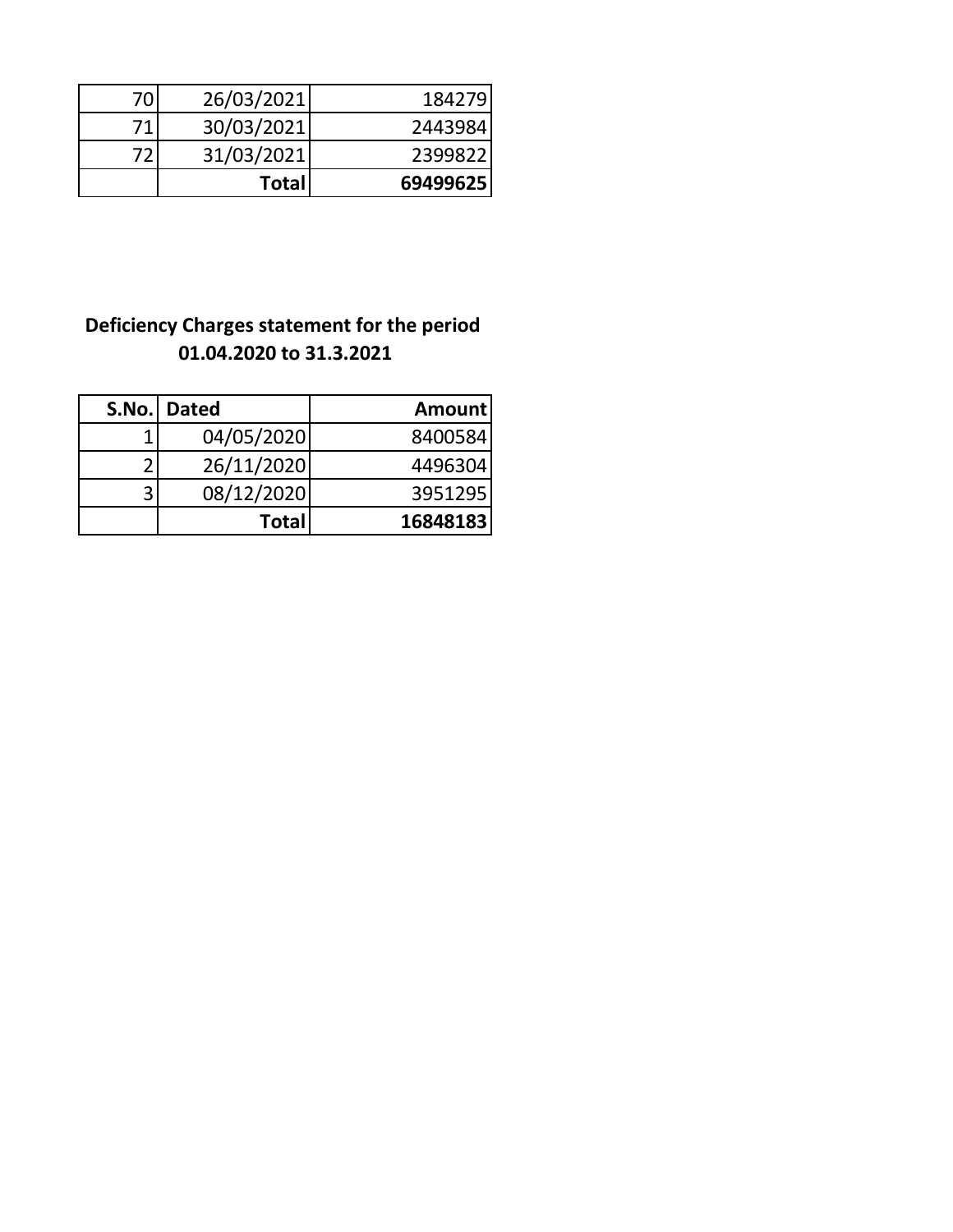## Grant-in

## **Estimated expenditure**

| S.no | <b>Name of the School</b>             |  |  |  |  |
|------|---------------------------------------|--|--|--|--|
| 1    | Arya Putri Pathshala                  |  |  |  |  |
| 2    | <b>Baptist Mission</b>                |  |  |  |  |
| 3    | <b>Gyan Bharti Model School, West</b> |  |  |  |  |
|      | Rohtash Nagar, Shahdara               |  |  |  |  |
| 4    | Gyandeep Vidya Bhawan, BNN,           |  |  |  |  |
|      | <b>Shahdara</b>                       |  |  |  |  |
| 5    | Jain Kanya Pathshala                  |  |  |  |  |
| 6    | <b>Nabrun Vidyapeeth</b>              |  |  |  |  |
|      | Nehru Adarsh Prathmik Vidyalaya       |  |  |  |  |
| 8    | S.D. Devnagari Pathshala, Shahdara    |  |  |  |  |
| 9    | S.D. Krishana Nagar                   |  |  |  |  |
| 10   | <b>Sanatan Dharam Primary School,</b> |  |  |  |  |
|      | Subhash Mohalla, Gandhi Nagar         |  |  |  |  |
| 11   | Sri Guru Nanak, Teliwara              |  |  |  |  |
|      | Total                                 |  |  |  |  |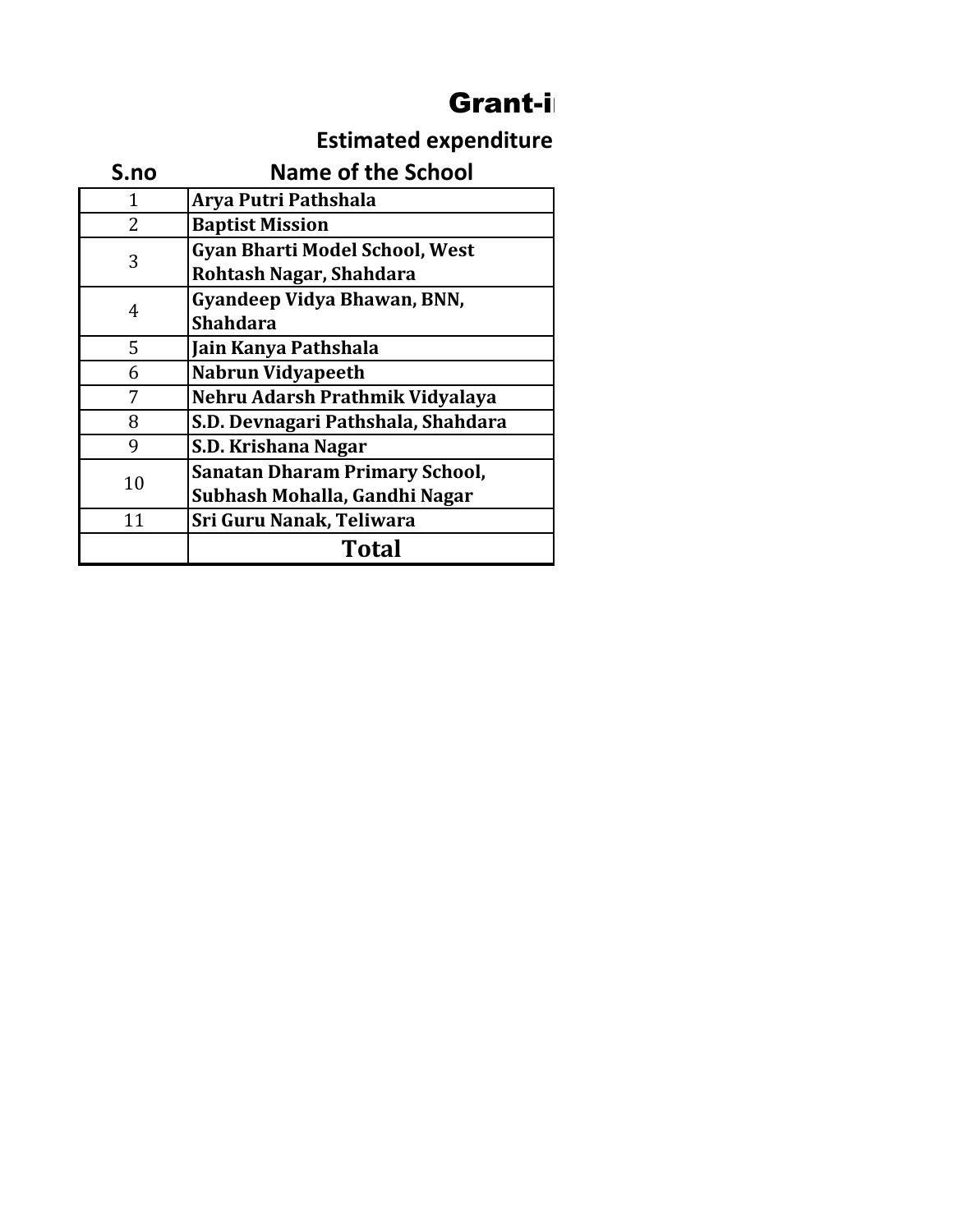# n -Aid

for the year 2021-22

#### **Amount**

| 2567082  |  |
|----------|--|
| 4586132  |  |
| 6953128  |  |
| 7059206  |  |
| 613110   |  |
| 4847497  |  |
| 12142737 |  |
| 2284289  |  |
| 10200160 |  |
| 14351019 |  |
| 7667682  |  |
| 73272042 |  |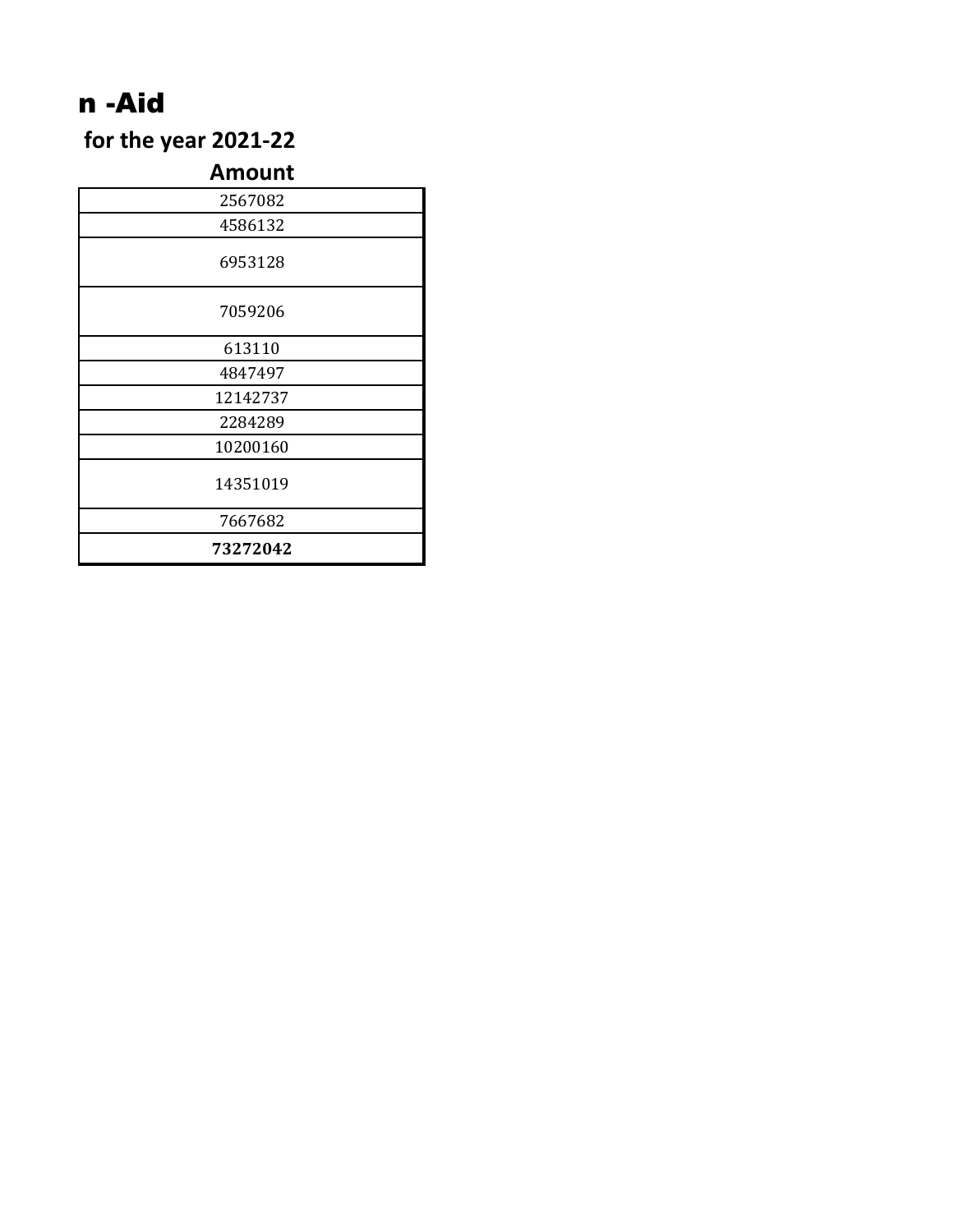| List of outstanding advances upto 30.09.2021 |             |                                                |               |                                            |  |  |  |  |  |  |  |
|----------------------------------------------|-------------|------------------------------------------------|---------------|--------------------------------------------|--|--|--|--|--|--|--|
| SL. NO.                                      | <b>DATE</b> | <b>Name of Officer</b>                         | <b>Amount</b> | <b>Purpose of Advance</b>                  |  |  |  |  |  |  |  |
| $\mathbf{1}$                                 | 25.02.2013  | Sh. Sandeep Kr.<br>Sharma, EE (E&M)            | 889494        | Repair of excavator<br>Hitachi Tata        |  |  |  |  |  |  |  |
| 3                                            | 13.12.2013  | Dr.Kumud Bala,<br>DHO/HQ/EDMC                  | 542660        | S/o 2000 kg.<br><b>Malathian Technical</b> |  |  |  |  |  |  |  |
| $\overline{4}$                               | 13.05.2014  | Dr.Kumud Bala,<br>DHO/HQ/EDMC                  | 1473284       | P/o Kerosine oil                           |  |  |  |  |  |  |  |
| 5                                            | 23.07.2014  | Dr.Kumud Bala,<br>DHO/HQ/EDMC                  | 533271        | P/O New Maruti<br>Zypsy                    |  |  |  |  |  |  |  |
| 6                                            | 10.10.2014  | Dr.Kumud Bala,<br>DHO/HQ/EDMC                  | 853260        | P/O Malathian<br>Technical                 |  |  |  |  |  |  |  |
| $\overline{7}$                               | 31.08.2015  | Dr.Kumud Bala,<br>DHO/HQ/EDMC                  | 934719        | P/O Industrial<br>kerosine oil             |  |  |  |  |  |  |  |
| 8                                            | 02.09.2015  | Sh.R.K.Singh,<br>EE(Central Store)             | 3807550       | 1000 MT PPC<br>Cement                      |  |  |  |  |  |  |  |
| 9                                            | 17.09.2015  | Dr.Kumud Bala,<br>DHO/HQ/EDMC                  | 427157        | Malathian Technical                        |  |  |  |  |  |  |  |
| 10                                           | 04.02.2016  | Dr.N.R.Dass,<br>Addl.MHO                       | 532618        | AMC of 158 Fogging<br><b>Machines</b>      |  |  |  |  |  |  |  |
| 11                                           | 26.09.2016  | Sh. Rajinder<br>Kr.Singh,<br>EE(Central Store) | 3497000       | p/o 650 MT PPC<br><b>Grade Cement</b>      |  |  |  |  |  |  |  |
| 12                                           | 08.02.2017  | Dr. Kumud Bala,<br>DHO(HQ)                     | 50000         | <b>Booking Amt.for</b><br>Hearse Van       |  |  |  |  |  |  |  |
| 13                                           | 30.03.2017  | Dr.Kumud Bala,<br>DHO/HQ/EDMC                  | 768743        | p/o Hearse Van                             |  |  |  |  |  |  |  |
| 14                                           | 31.03.2017  | Dr.Kumud Bala,<br>DHO/HQ/EDMC                  | 411758        | p/o 350 Ltrs of<br>Cyphenothrin            |  |  |  |  |  |  |  |
| 15                                           | 31.03.2017  | Dr.Kumud Bala,<br>DHO/HQ/EDMC                  | 9309300       | p/o 2600 Kgs<br>Diflubenzuron              |  |  |  |  |  |  |  |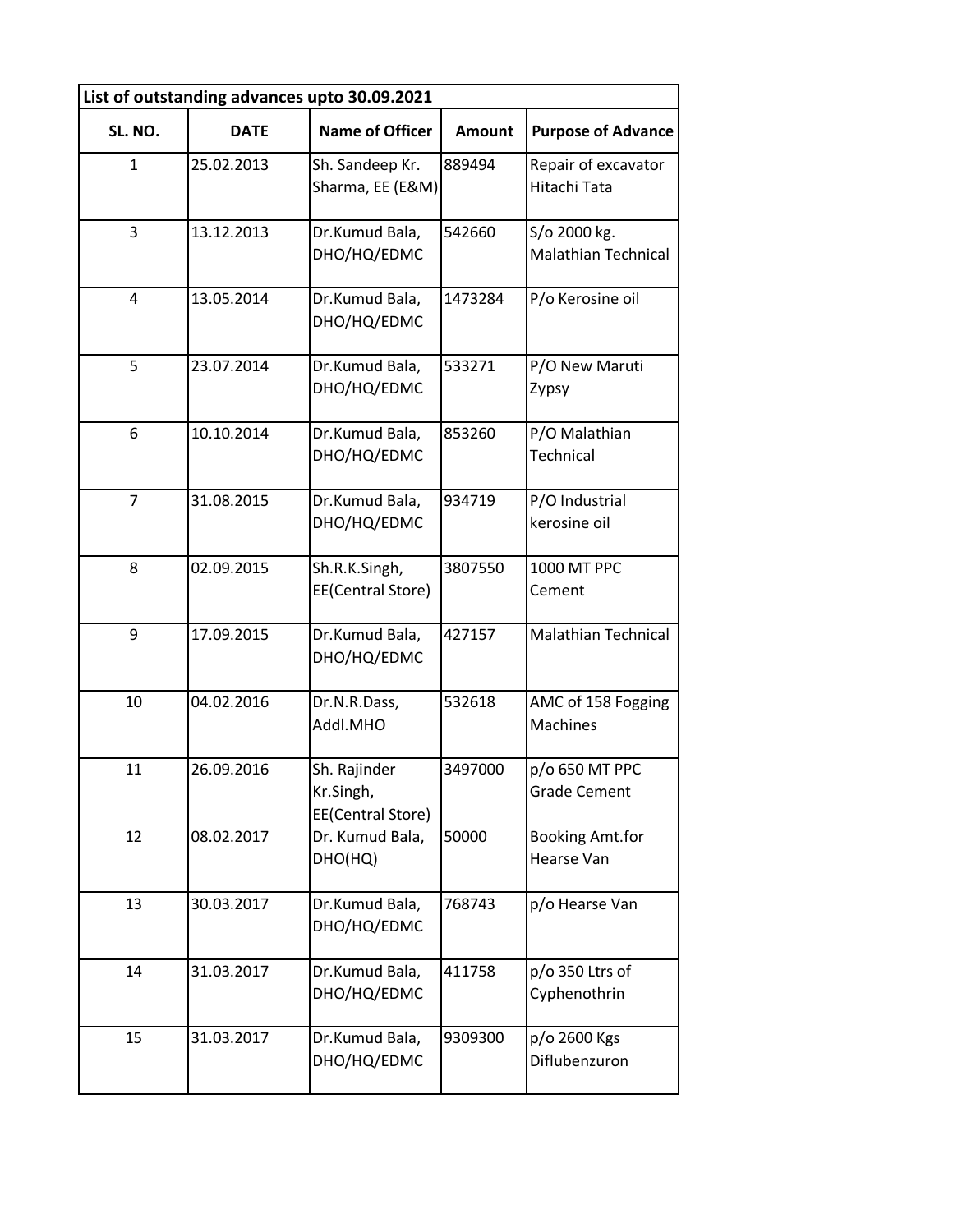| 17 | 31.03.2017 | Dr.Kumud Bala,<br>DHO/HQ/EDMC            | 23576518 | p/o 35 MT Bti (WP)                                            |
|----|------------|------------------------------------------|----------|---------------------------------------------------------------|
| 18 | 16.05.2017 | Dr. Ajay Kumar,<br><b>OIVS</b>           | 187500   | P/o Digitization<br>Birth & Death                             |
| 19 | 16.08.2017 | Dr. N. R. Das,<br><b>MHO</b>             | 7575049  | P/o 2800 Kgs.of<br>Difflubeuzuron 25%<br>(WP)                 |
| 20 | 31.10.2017 | Dr. Ajay Kumar,<br>DHO/HQ                | 849264   | p/o hearse<br>van/ambulance                                   |
| 21 | 10.11.2017 | Mr. Sanjay<br><b>Kumar EE(SLF)</b>       | 1888000  | <b>Engaging IIT Delhi as</b><br>Tech. Advisor for<br>Ghazipur |
| 22 | 31.03.2018 | Dr.Kumud Bala,<br>DHO/HQ/EDMC            | 553656   | P/o 10000 Kg.<br><b>Temphos Granules</b><br>1% 2017-18        |
| 23 | 31.03.2018 | Dr.Kumud Bala,<br>DHO/HQ/EDMC            | 129336   | P/o 200 Ltrs. Of<br>Temphos EC-50%<br>for 2017-18             |
| 24 | 06.04.2018 | Sh. R. K. Singh,<br>EE(EMS)/SH-S         | 136000   | Individuals<br><b>Household Toilets</b><br>(IHHL)             |
| 25 | 07.06.2018 | Dr.Kumud Bala,<br>DHO/HQ/EDMC            | 1239300  | P/o Cyphenothrin<br>5% for 2018-19                            |
| 26 | 12.09.2018 | Sh. Sharad<br>Chandan, AO<br>(CED)       | 4920156  | wages of Manpower<br>provided by BECIL                        |
| 27 | 26.09.2018 | Dr. Kumud Bala,<br>DHO(HQ)               | 187500   | P/o digitalization<br>Birth & Death record                    |
| 28 | 15.10.2018 | Sh. Gagan<br>Khanna, EE(Pr-<br>$I)/Sh-S$ | 5733760  | Shifting a<br>Transformer Krishna<br>Ngr                      |
| 29 | 27.03.2019 | Sh. P.N. Gandhi,<br>AO(Hort.)/HQ         | 35000    | Use of treated<br>waste water for<br>Hort. Work.              |
| 30 | 29.03.2019 | Dr. Ajay Handa,<br>DHO/HQ                | 3557586  | P/oCyphenothrin,<br>Temphose1% and<br>alphacyphermethrin      |
| 31 | 18.04.2019 | Sh. Satya Dev<br>Tomar, EE(PIU)          | 2620237  | P/o Toyota Innova<br>Crysta for Inspn.                        |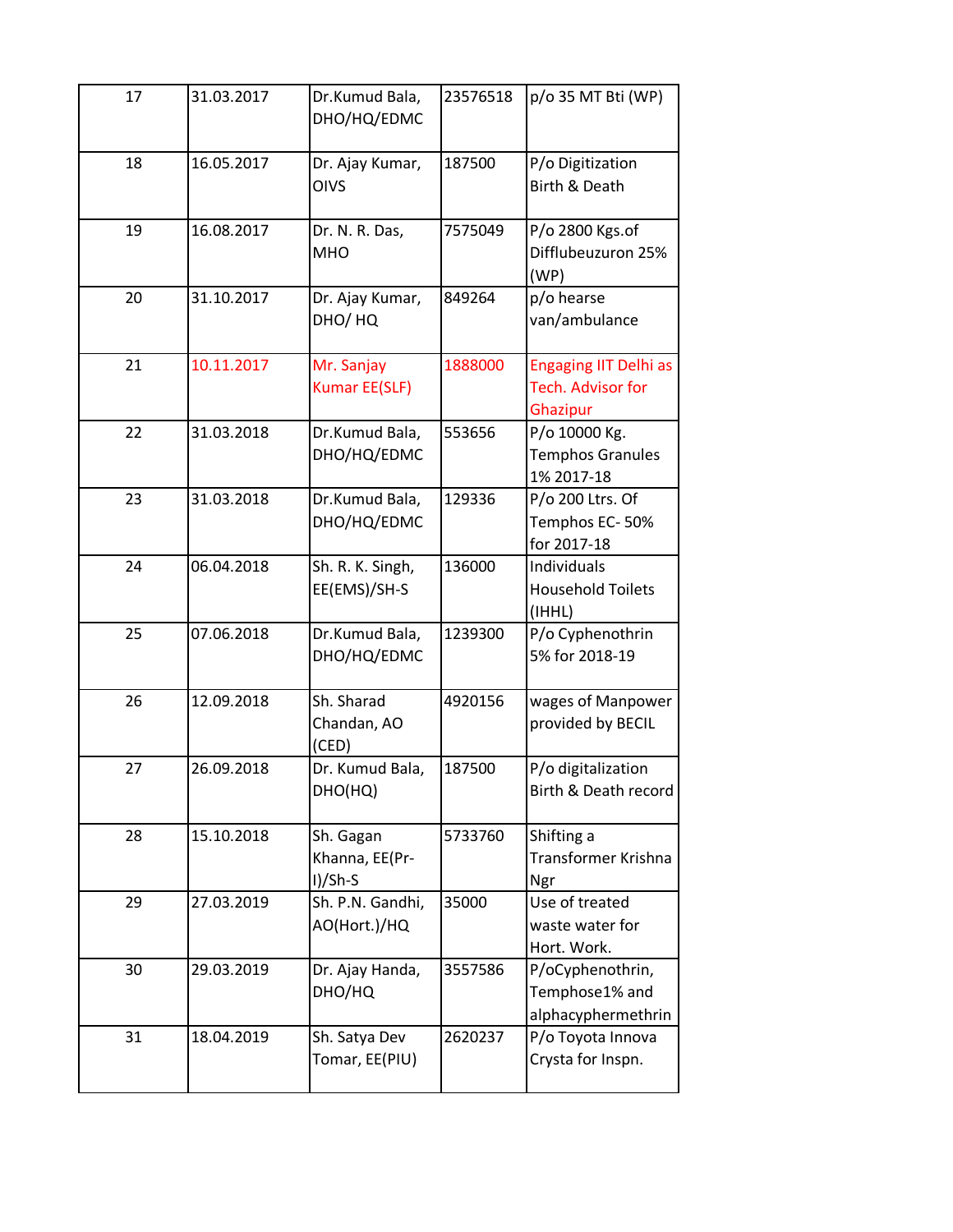| 33 | 30.04.2019 | Dr. Ajay Handa,<br>DHO/HQ | 769171   | P/o 12 KL Kerosine<br>Oil for Indoor Space |
|----|------------|---------------------------|----------|--------------------------------------------|
| 34 | 05.08.2019 | Dr. Ajay Handa,           | 1088569  | Spray<br>AMC of 4 Vehicle                  |
|    |            | DHO/PHD(HQ)               |          | Mounted Jet & 142                          |
|    |            |                           |          |                                            |
| 35 | 31.10.2019 |                           | 12864000 | Hand Operated<br>Petro Cards for           |
|    |            | Sh. Satya Dev             |          |                                            |
|    |            | Tomar,                    |          | operation &                                |
|    |            | EE(Central Store)         | 311502   | maintenance of 40                          |
| 36 | 20.12.2019 | Sh. Ajay Handa,           |          | P/o 480 Ltr                                |
|    |            | DHO(HQ)                   |          | Temephose EC 50%                           |
|    |            |                           |          | for 2019-20                                |
| 37 | 20.12.2019 | Sh. Ajay Handa,           | 1271495  | P/o 18000 Ltr                              |
|    |            | DHO(HQ)                   |          | Temephose Gr 1%                            |
|    |            |                           |          | for 2019-20                                |
| 38 | 20.12.2019 | Sh. Ajay Handa,           | 1658232  | P/o 12000 Ltr                              |
|    |            | DHO(HQ)                   |          | Cyphenothrin 5 %                           |
|    |            |                           |          | EC for 2019-20                             |
| 39 | 20.12.2019 | Sh. Ajay Handa,           | 424999   | P/o 2400 Kg.                               |
|    |            | DHO(HQ)                   |          | Alphacypermethrin                          |
|    |            |                           |          | 5 % WP for 2019-20                         |
| 40 | 20.12.2019 | Sh. Ajay Handa,           | 15201492 | P/o 4560 Kg.                               |
|    |            | DHO(HQ)                   |          | Diflubenzuron 25 %                         |
|    |            |                           |          | WP for 2019-20                             |
| 41 | 24.12.2019 | Sh. Sanjay Goyal,         | 181252   | <b>Central Level</b>                       |
|    |            | ADE(Phy.)/HQ              |          | <b>Students</b>                            |
|    |            |                           |          | Competition                                |
| 42 | 17.01.2020 | Sh. P.N. Gandhi,          | 78624    | <b>Water Charges</b>                       |
|    |            | DDO/AO(Hort.)/H           |          | towards Delhi Jal                          |
|    |            | Q                         |          | Board                                      |
| 43 | 29.01.2020 | Sh. Sunil Tripathi,       | 1190000  | <b>Arranging Hot</b>                       |
|    |            | AC/SH-N                   |          | Water for Delhi                            |
|    |            | (Election Fund)           |          | Legislative                                |
| 44 | 29.01.2020 | Sh. Sunil Tripathi,       | 1000000  | Election of Delhi                          |
|    |            | AC/SH-N                   |          | Legislative Election                       |
|    |            | (Election Fund)           |          | 2020                                       |
| 45 | 30.01.2020 | Sh. Love Kumar.           | 1190000  | Election of Delhi                          |
|    |            | AO/Election/ SH-S         |          | Legislative Election                       |
|    |            |                           |          | 2020                                       |
| 46 | 04.02.2020 | Sh. Love Kumar.           | 700000   | Furniture for                              |
|    |            | AO/Election/ SH-S         |          | Election of Delhi                          |
|    |            |                           |          | Legislative Election                       |
| 47 | 14.02.2020 | Sh. Sanjay Goyal,         | 60630    | Printing of                                |
|    |            | ADE(Phy.)/HQ              |          | <b>Education Mannual</b>                   |
|    |            |                           |          | for 2019-2020                              |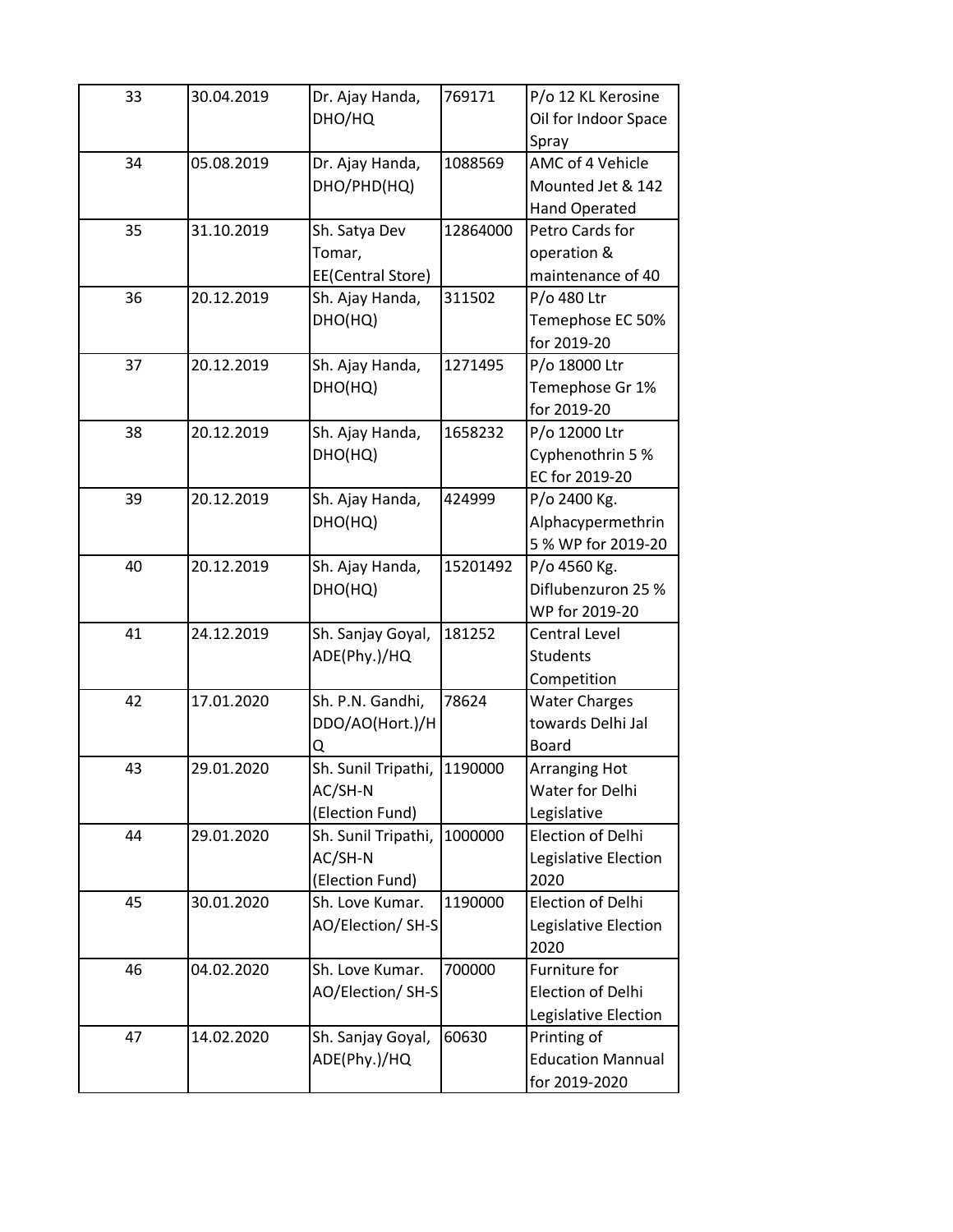| 49 | 15.05.2020 | Dr. Santosh Kr.<br>Tomar, DHO/HQ | 1251079  | 10800 Ltr.<br>MLO(Mosquito<br>Larvicidal Oil for                    |
|----|------------|----------------------------------|----------|---------------------------------------------------------------------|
| 50 | 07.07.2020 | Sh. Satish Kumar,<br>EE(Auto)    | 16486690 | HSD for July, 2020                                                  |
| 51 | 24.08.2020 | Sh. Satish Kumar,<br>EE(Auto)    | 16486690 | P/o HSD Oil for Aug,<br>2020                                        |
| 52 | 01.09.2020 | Dr. Santosh Kr.<br>Tomar, DHO/HQ | 299331   | <b>PNG Connection in</b><br>Karkardooma<br><b>Cremation Ground</b>  |
| 53 | 09.11.2020 | Sh. Satish Kumar,<br>EE(Auto)    | 16591531 | P/o HSD Oil for<br>Nov., 2020                                       |
| 54 | 22.12.2020 | Sh. Satish Kumar,<br>EE(Auto)    | 16591531 | P/o HSD Oil for<br>Dec., 2020                                       |
| 55 | 21.01.2021 | Sh. Satish Kumar,<br>EE(Auto)    | 16535841 | P/o HSD Oil for Jan.,<br>2021                                       |
| 56 | 19.02.2021 | Sh. Satish Kumar,<br>EE(Auto)    | 16535841 | P/o HSD Oil for Feb.,<br>2021                                       |
| 57 | 18.03.2021 | Sh. Satish Kumar,<br>EE(Auto)    | 16535841 | P/o HSD Oil for<br>Mar., 2021                                       |
| 58 | 31.03.2021 | Dr. Santosh Kr.<br>Tomar, DHO/HQ | 15201492 | P/o 4560 Kg.<br>Diflubenzuron 25 %<br>WP for 2020-21                |
| 59 | 16.04.2021 | Dr. Santosh Kr.<br>Tomar, DHO/HQ | 263552   | Installation of<br><b>Internal CNG</b><br>Pipeline connection       |
| 60 | 27.04.2021 | Dr. Santosh Kr.<br>Tomar, DHO/HQ | 207241   | Installation of<br>Pipeline & Meter in<br><b>Ghazipur Cremation</b> |
| 61 | 25.05.2021 | Dr. Santosh Kr.<br>Tomar,DHO/HQ  | 89074    | CSD to Indraprastha<br>Gas Ltd for<br><b>Commissioning PNG</b>      |
| 62 | 28.05.2021 | Dr. Santosh Kr.<br>Tomar, DHO/HQ | 43550    | New 24 KW Electric<br>connection at<br><b>Ghazipur Cremation</b>    |
| 63 | 18.06.2021 | Sh. Satish Kumar,<br>EE(Auto)    | 15750970 | HSD for June, 2021                                                  |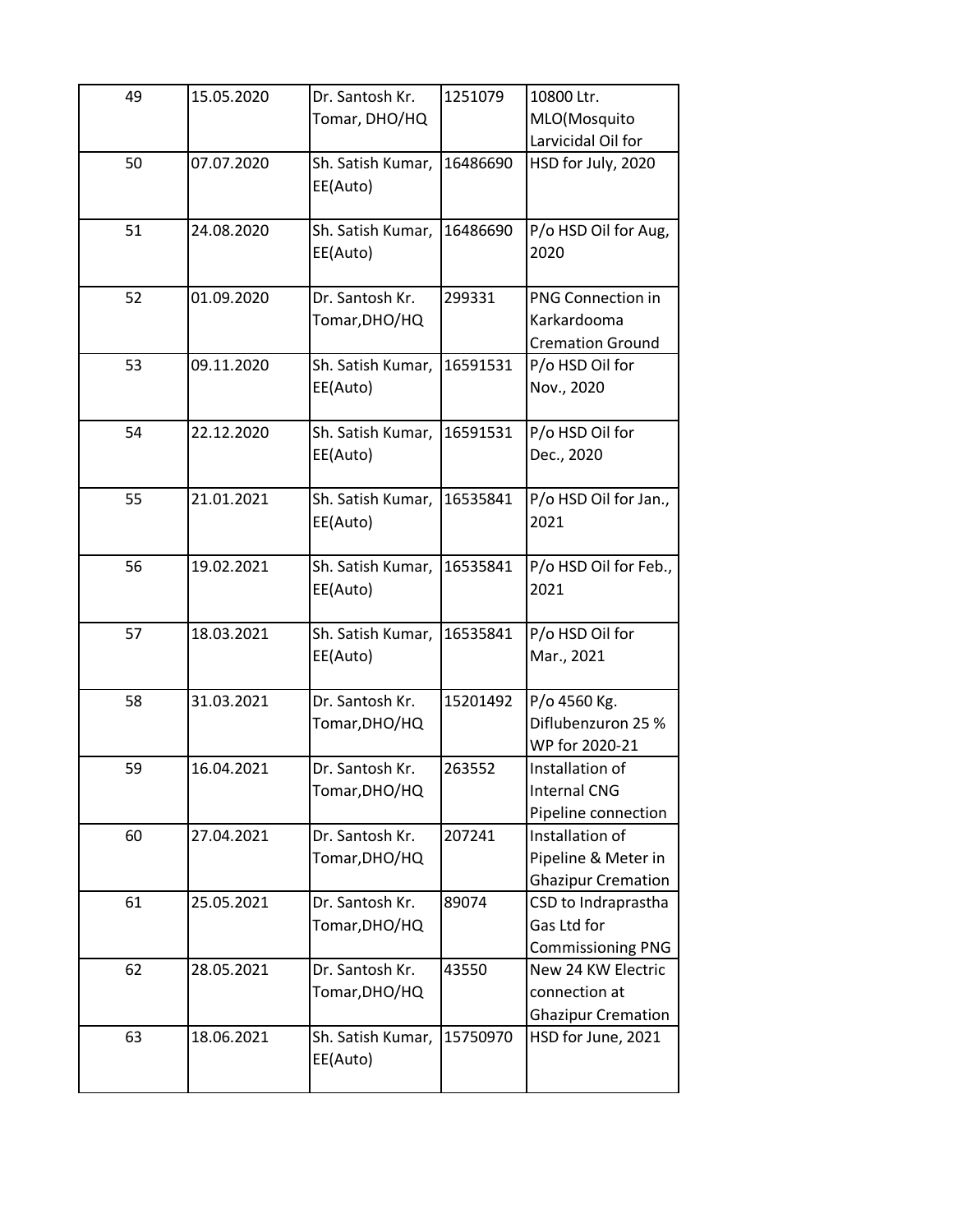| 65                        | 21.06.2021 | Smt. Rajkumari,   | 2020500   | P/o Activity I & II for    |
|---------------------------|------------|-------------------|-----------|----------------------------|
|                           |            | ADE/Nursery       |           | beginners, 2021-22         |
|                           |            |                   |           |                            |
| 66                        | 09.08.2021 | Sh. Satish Kumar, | 16242143  | HSD for JUly, 2021         |
|                           |            | EE(Auto)          |           |                            |
|                           |            |                   |           |                            |
| 67                        | 09.08.2021 | Dr. Santosh Kr.   | 600000    | P/o Petrol for             |
|                           |            | Tomar, DHO/SH-S   |           | <b>Fogging Operation</b>   |
|                           |            |                   |           | 2021-2022                  |
| 68                        | 09.08.2021 | Dr. Madhuri       | 600000    | P/o Petrol for             |
|                           |            | Panth, DHO/SH-N   |           | <b>Fogging Operation</b>   |
|                           |            |                   |           | 2021-2022                  |
| 69                        | 10.08.2021 | Sh. Ambuj         | 512768    | <b>Organising Nigam</b>    |
|                           |            | Kumar, ADE (R&E)  |           | Awar distribution          |
|                           |            |                   |           | Function on Trs. Day       |
| 70                        | 12.08.2021 | Sh. Sandeep       | 80500     | P/o memento &              |
|                           |            | Bhardwaj,         |           | Shawls to Corona           |
|                           |            | ALWO/HQ           |           | Worriers on                |
| 71                        | 16.08.2021 | Sh. Rajesh        | 96440     | Organising a Hindi         |
|                           |            | Nigam,            |           | Competition on             |
|                           |            | AO/Bhasha         |           | 18/08/2021                 |
| 72                        | 26.08.2021 | Dr. Arun Kumar    | 93453     | <b>Installation of PNG</b> |
|                           |            | Mahto, SMO I/C    |           | connection upto the        |
|                           |            | Chest Clinic,     |           | meter outlet as            |
| 73                        | 08.09.2021 | Rajesh Nigam,     | 69060     | Organising the Hindi       |
|                           |            | AO/Bhasha         |           | Diwas on                   |
|                           |            |                   |           | 14/09/2021                 |
| 74                        | 08.09.2021 | Dr. Ajay Kumar,   | 1054209   | AMC of 130 HOFM            |
|                           |            | DDO/DHO(HQ)       |           | and 4 Vehicle              |
|                           |            |                   |           | <b>Mounted Fogging</b>     |
| 75                        | 09.09.2021 | OP Ojha, EE(M-    | 57000     | Fixed compactor            |
|                           |            | $II)/SH-S$        |           | <b>Transfer Station</b>    |
|                           |            |                   |           | with Shifting              |
| Amount to be Adjusted Rs. |            |                   | 285505969 |                            |

**\* This exclude the advances drawn in Erstwhile MCD**